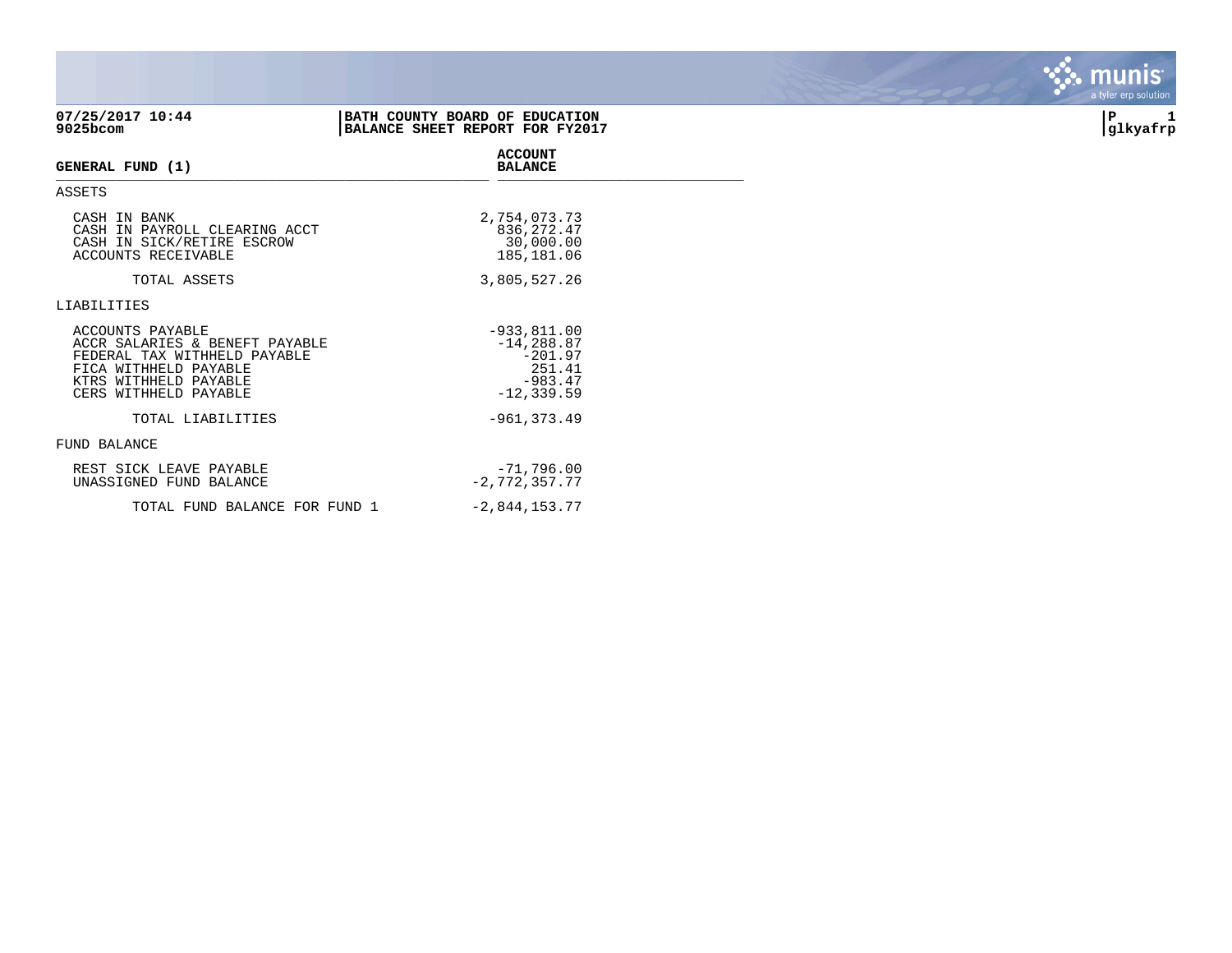| 07/25/2017 10:44<br>9025bcom               | BATH COUNTY BOARD OF EDUCATION<br>BALANCE SHEET REPORT FOR FY2017 | 2<br>P<br> glkyafrp |
|--------------------------------------------|-------------------------------------------------------------------|---------------------|
| SPECIAL REVENUE (2)                        | <b>ACCOUNT</b><br><b>BALANCE</b>                                  |                     |
| ASSETS                                     |                                                                   |                     |
| CASH IN BANK<br>ACCOUNTS RECEIVABLE        | 263,073.07<br>79,445.39                                           |                     |
| TOTAL ASSETS                               | 342,518.46                                                        |                     |
| LIABILITIES                                |                                                                   |                     |
| ACCOUNTS PAYABLE<br>ADVANCES FROM GRANTORS | $-301.78$<br>$-342, 216.68$                                       |                     |
| TOTAL LIABILITIES                          | $-342,518.46$                                                     |                     |

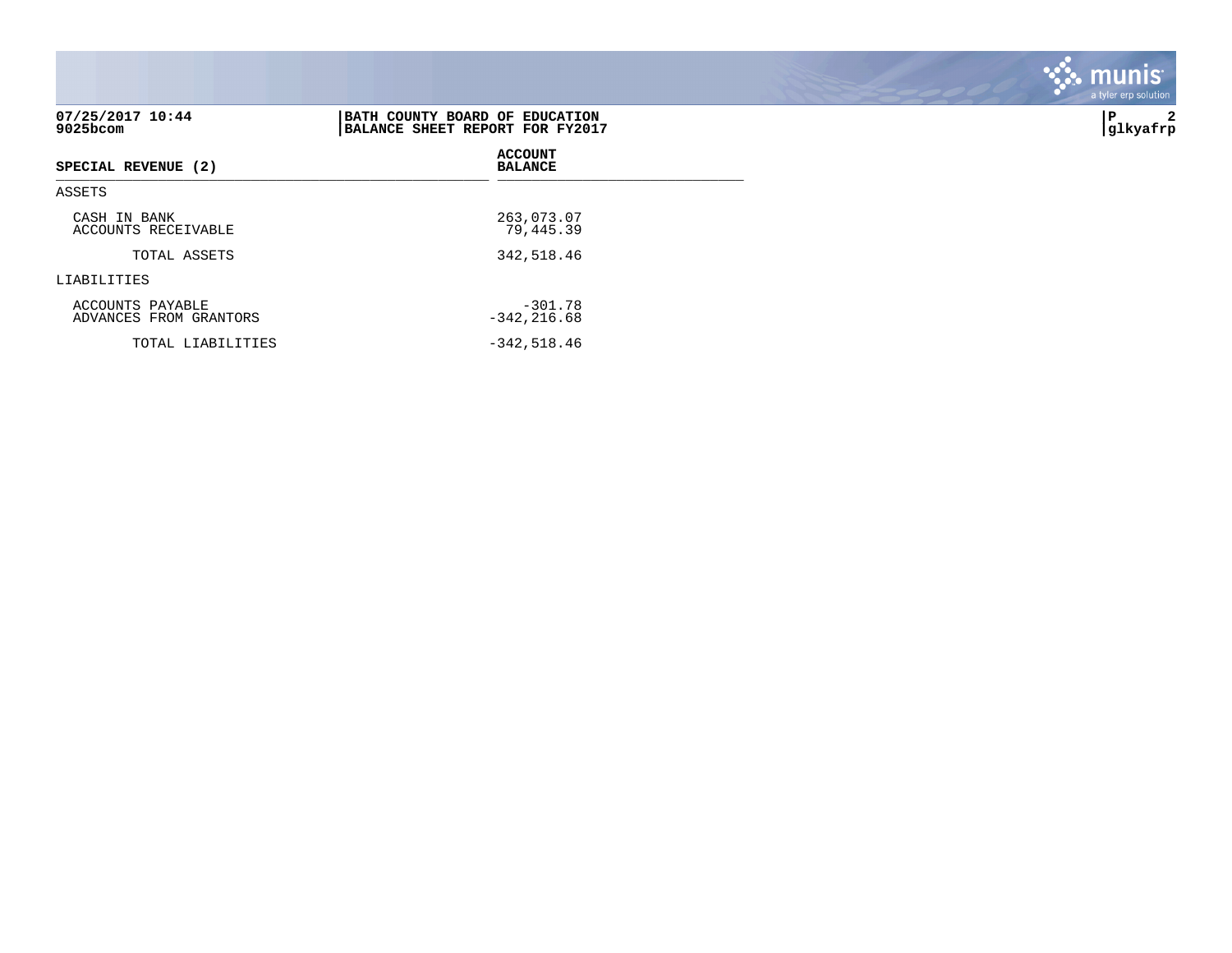| 07/25/2017 10:44<br>$9025$ bcom    | BATH COUNTY BOARD OF EDUCATION<br>BALANCE SHEET REPORT FOR FY2017 |              | ∣P<br> glkyafrp |
|------------------------------------|-------------------------------------------------------------------|--------------|-----------------|
| DISTRICT ACTIVITY FD (ANNUAL) (21) | <b>ACCOUNT</b><br><b>BALANCE</b>                                  |              |                 |
| ASSETS                             |                                                                   |              |                 |
| CASH IN BANK                       |                                                                   | 69,088.59    |                 |
| TOTAL ASSETS                       |                                                                   | 69,088.59    |                 |
| FUND BALANCE                       |                                                                   |              |                 |
| COMMITTED - OTHER                  |                                                                   | $-69,088.59$ |                 |
| TOTAL FUND BALANCE FOR FUND 21     |                                                                   | $-69,088.59$ |                 |

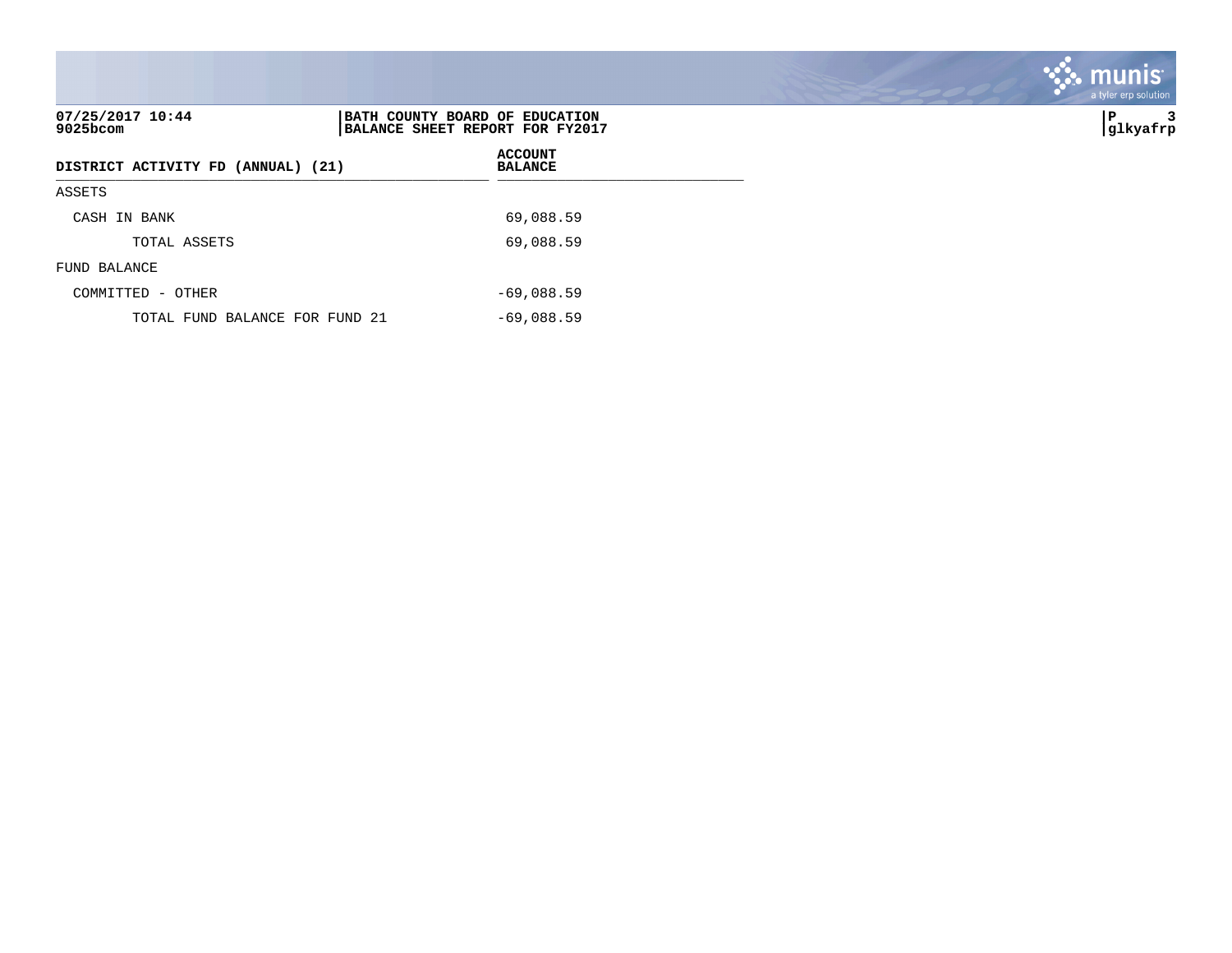| 07/25/2017 10:44<br>9025bcom    | BATH COUNTY BOARD OF EDUCATION<br>BALANCE SHEET REPORT FOR FY2017 | ∣P<br>4<br> glkyafrp |
|---------------------------------|-------------------------------------------------------------------|----------------------|
| CAPITAL OUTLAY FUND (310)       | <b>ACCOUNT</b><br><b>BALANCE</b>                                  |                      |
| ASSETS                          |                                                                   |                      |
| CASH IN BANK                    | 88,146.00                                                         |                      |
| TOTAL ASSETS                    | 88,146.00                                                         |                      |
| FUND BALANCE                    |                                                                   |                      |
| RESTRICTED-SFCC ESCROW-CURRENT  | $-88, 146.00$                                                     |                      |
| TOTAL FUND BALANCE FOR FUND 310 | $-88, 146.00$                                                     |                      |

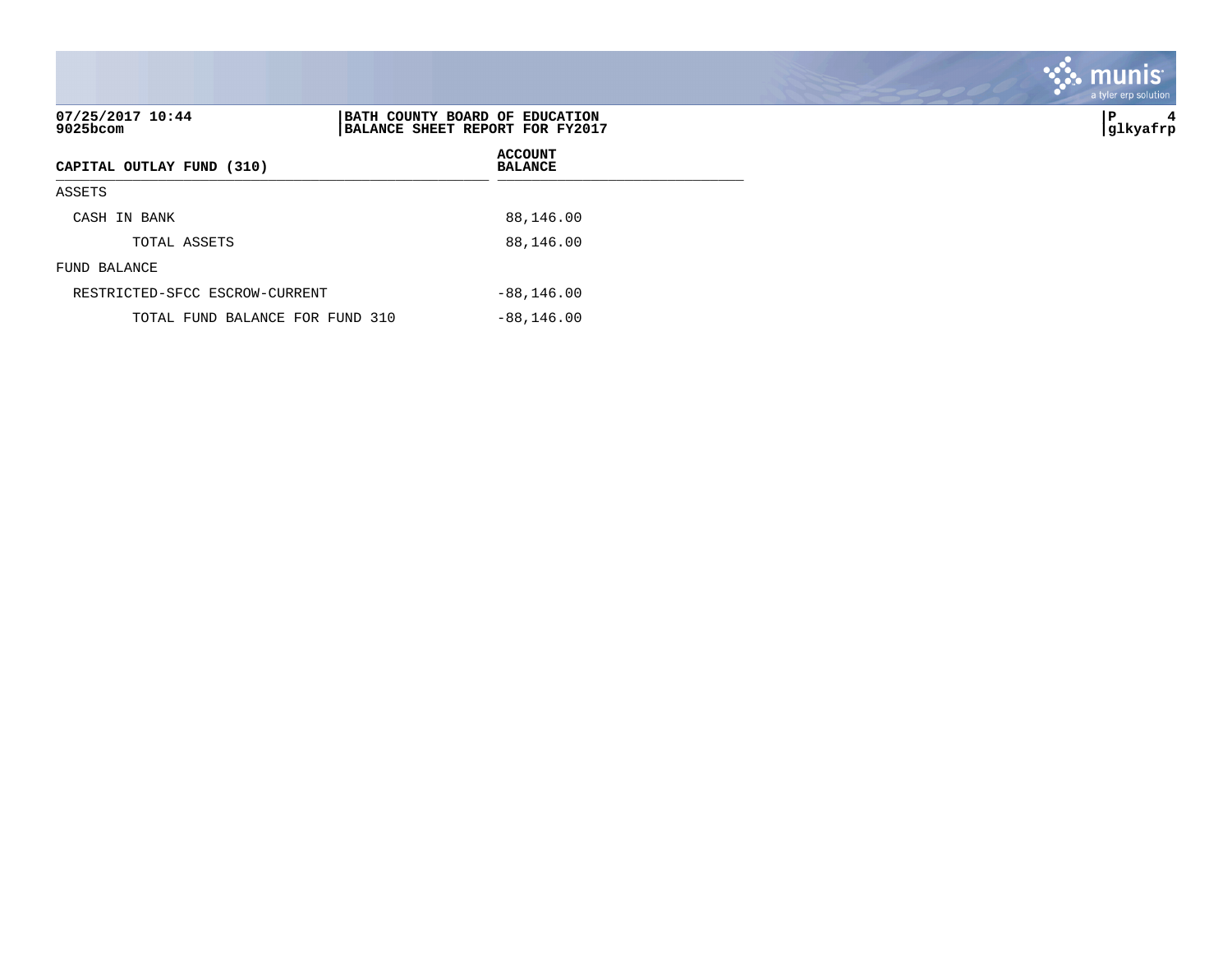| 07/25/2017 10:44<br>9025bcom      | BATH COUNTY BOARD OF EDUCATION<br>BALANCE SHEET REPORT FOR FY2017 |                                  | ∣P<br>5<br> glkyafrp |
|-----------------------------------|-------------------------------------------------------------------|----------------------------------|----------------------|
| BUILDING FUND (5 CENT LEVY) (320) |                                                                   | <b>ACCOUNT</b><br><b>BALANCE</b> |                      |
| ASSETS                            |                                                                   |                                  |                      |
| CASH IN BANK                      |                                                                   | 603,769.58                       |                      |
| TOTAL ASSETS                      |                                                                   | 603,769.58                       |                      |
| FUND BALANCE                      |                                                                   |                                  |                      |
| RESTRICTED-SFCC ESCROW-CURRENT    |                                                                   | $-603,769.58$                    |                      |
| TOTAL FUND BALANCE FOR FUND 320   |                                                                   | $-603,769.58$                    |                      |

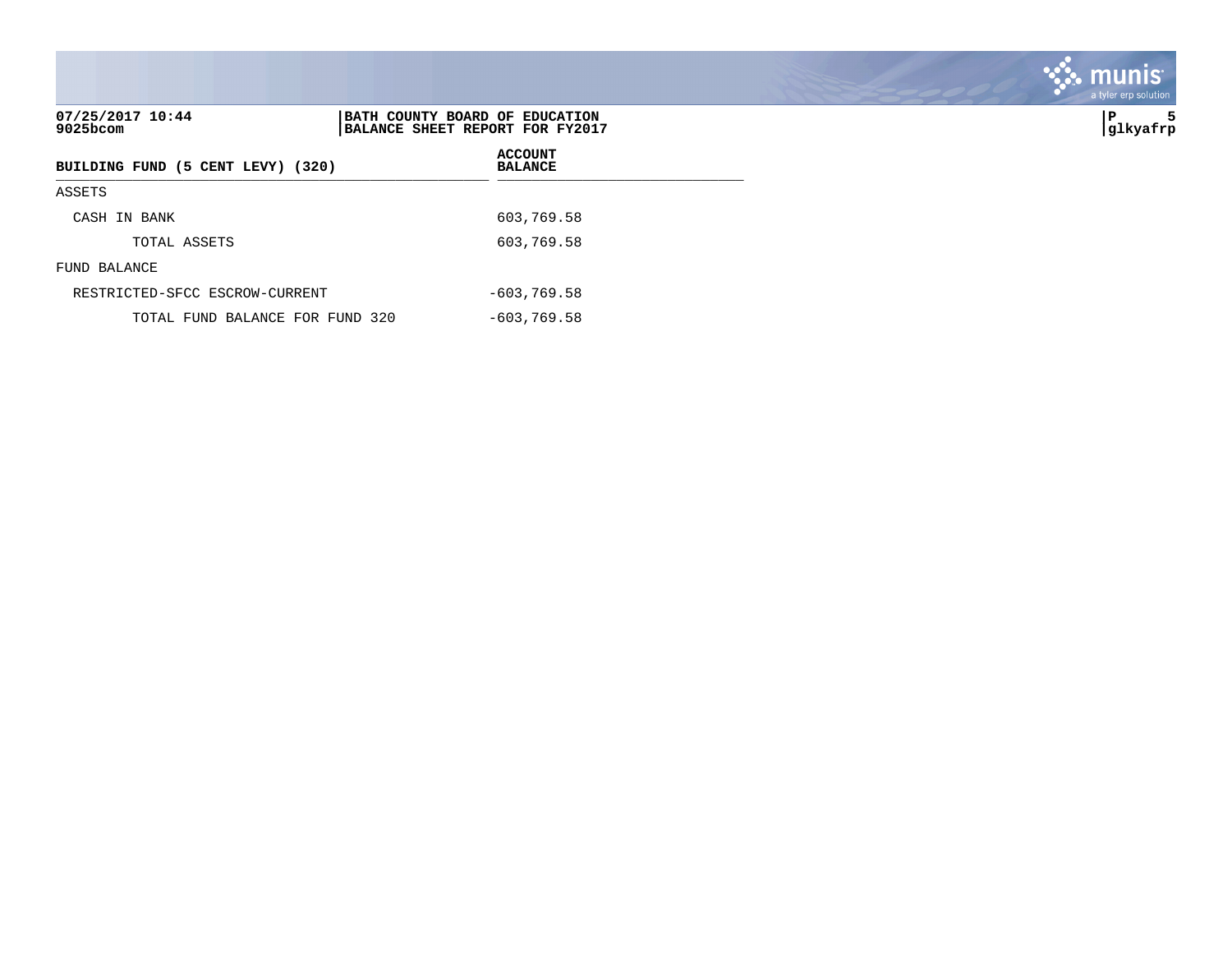| 07/25/2017 10:44<br>$9025$ bcom | BATH COUNTY BOARD OF EDUCATION<br>BALANCE SHEET REPORT FOR FY2017 | P<br>6<br> glkyafrp |
|---------------------------------|-------------------------------------------------------------------|---------------------|
| CONSTRUCTION FUND (360)         | <b>ACCOUNT</b><br><b>BALANCE</b>                                  |                     |
| ASSETS                          |                                                                   |                     |
| CASH IN BANK                    | 20,380.19                                                         |                     |
| TOTAL ASSETS                    | 20,380.19                                                         |                     |
| LIABILITIES                     |                                                                   |                     |
| ACCOUNTS PAYABLE                | $-14,500.00$                                                      |                     |
| TOTAL LIABILITIES               | $-14,500.00$                                                      |                     |
| FUND BALANCE                    |                                                                   |                     |
| RESTRICTED-FUTURE CONSTR BG-1   | $-5,880.19$                                                       |                     |
| TOTAL FUND BALANCE FOR FUND 360 | $-5,880.19$                                                       |                     |

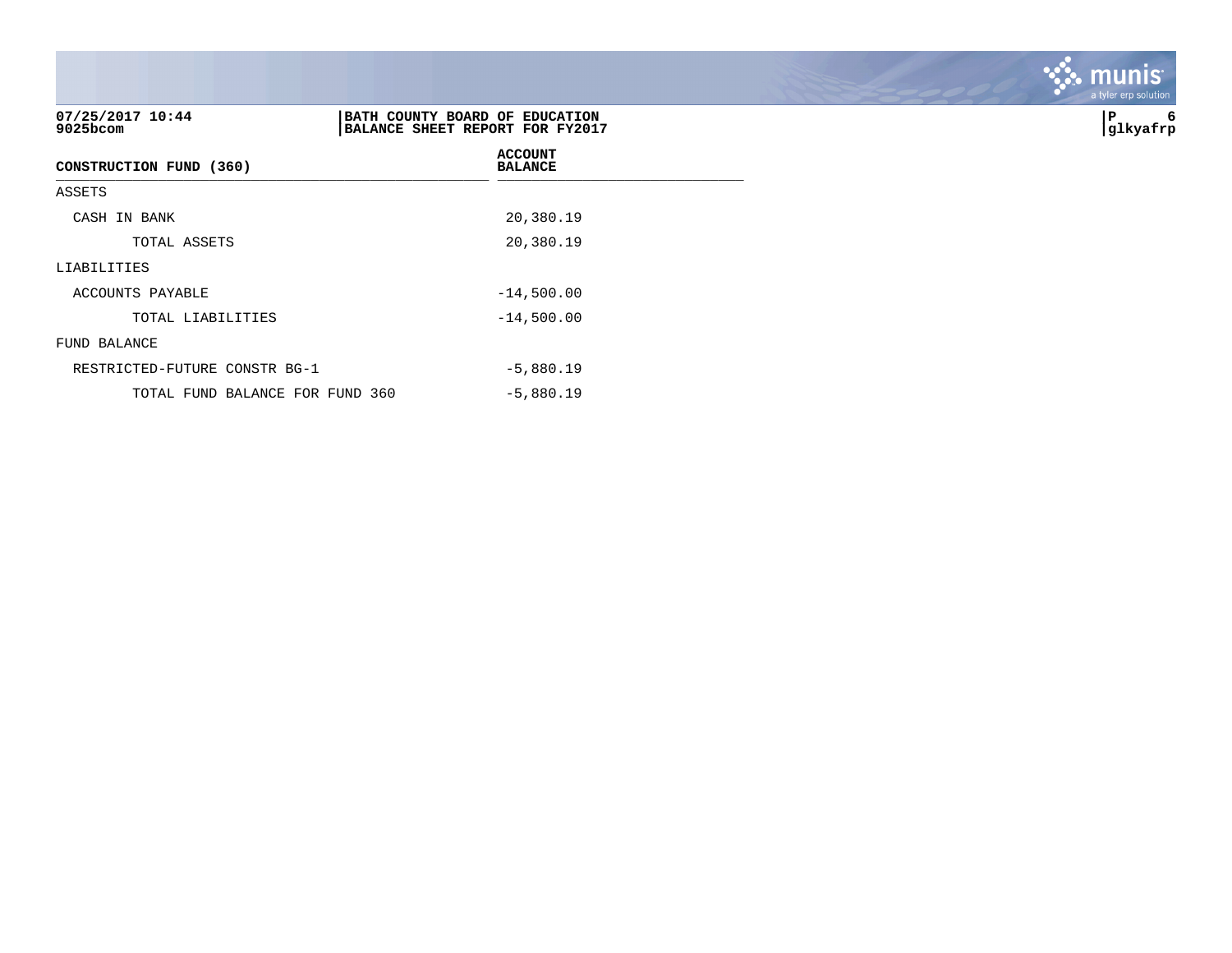| 07/25/2017 10:44<br>9025bcom                                            | BATH COUNTY BOARD OF EDUCATION<br>BALANCE SHEET REPORT FOR FY2017 | 7<br>ΙP<br> glkyafrp |
|-------------------------------------------------------------------------|-------------------------------------------------------------------|----------------------|
| FOOD SERVICE FUND (51)                                                  | <b>ACCOUNT</b><br><b>BALANCE</b>                                  |                      |
| ASSETS                                                                  |                                                                   |                      |
| CASH IN BANK<br>INVENTORIES FOR CONSUMPTION<br>DEF OUTFLOW OF RESOURCES | 966, 117.53<br>4,558.86<br>145,054.32                             |                      |
| TOTAL ASSETS                                                            | 1, 115, 730. 71                                                   |                      |
| LIABILITIES                                                             |                                                                   |                      |
| NET PENSION LIABILITY                                                   | $-647, 467.37$                                                    |                      |
| TOTAL LIABILITIES                                                       | $-647, 467.37$                                                    |                      |
| FUND BALANCE                                                            |                                                                   |                      |
| RESTRICTED-OTHER<br>RESTRICTED-NET ASSETS                               | 502, 413.05<br>$-970,676.39$                                      |                      |
| TOTAL FUND BALANCE FOR FUND 51                                          | $-468, 263.34$                                                    |                      |

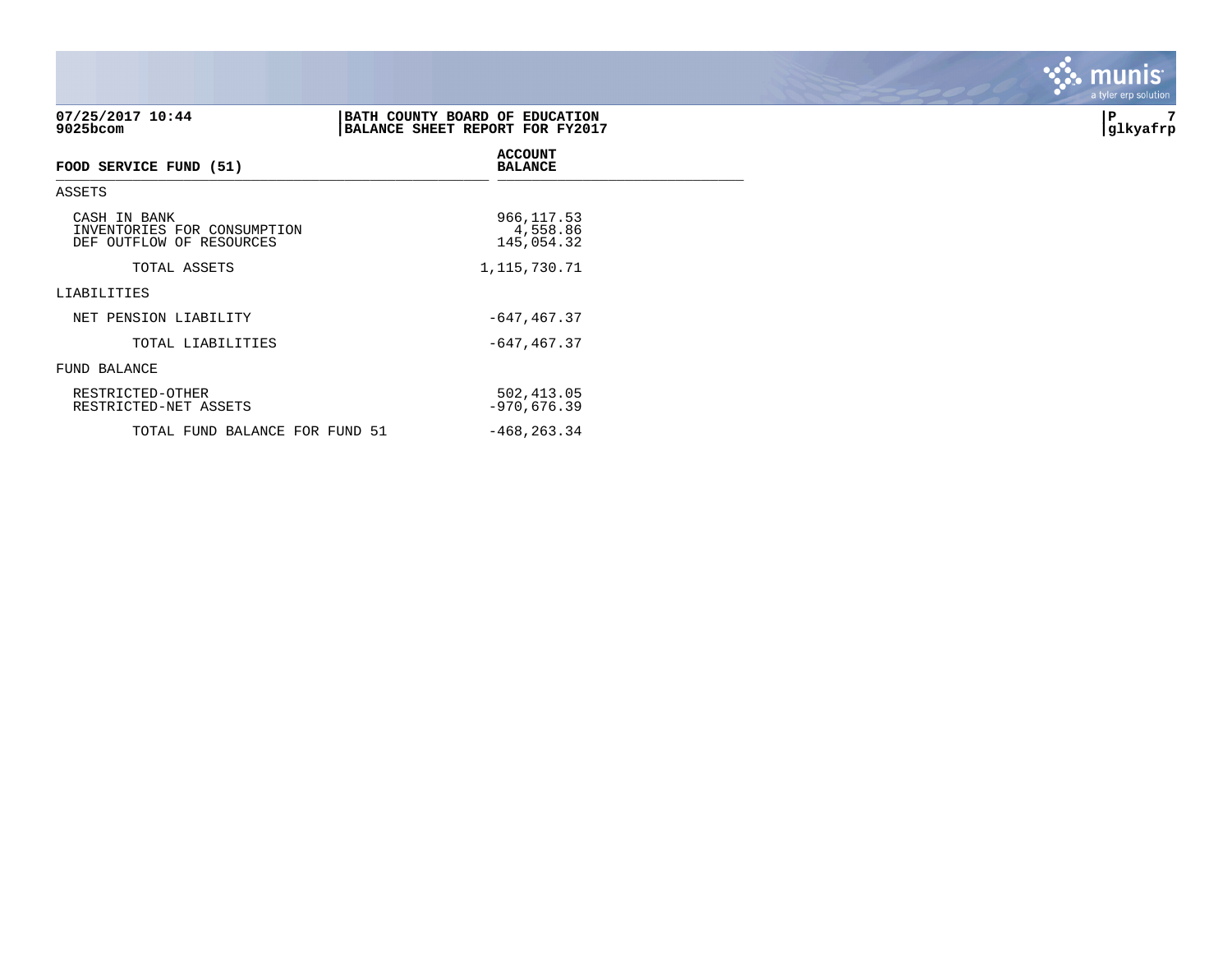| 07/25/2017 10:44<br>9025bcom                                    | BATH COUNTY BOARD OF EDUCATION<br>BALANCE SHEET REPORT FOR FY2017 | 8<br>P<br> glkyafrp |
|-----------------------------------------------------------------|-------------------------------------------------------------------|---------------------|
| CHILD CARE (52)                                                 | <b>ACCOUNT</b><br><b>BALANCE</b>                                  |                     |
| ASSETS                                                          |                                                                   |                     |
| CASH IN BANK<br>ACCOUNTS RECEIVABLE<br>DEF OUTFLOW OF RESOURCES | $-2,928.83$<br>12,766.44<br>35, 362. 73                           |                     |
| TOTAL ASSETS                                                    | 45,200.34                                                         |                     |
| LIABILITIES                                                     |                                                                   |                     |
| NET PENSION LIABILITY                                           | $-45,718.86$                                                      |                     |
| TOTAL LIABILITIES                                               | $-45,718.86$                                                      |                     |
| FUND BALANCE                                                    |                                                                   |                     |
| RESTRICTED-OTHER PENSION<br>RESTRICTED-NET ASSETS               | 10,356.13<br>$-9,837.61$                                          |                     |
| TOTAL FUND BALANCE FOR FUND 52                                  | 518.52                                                            |                     |

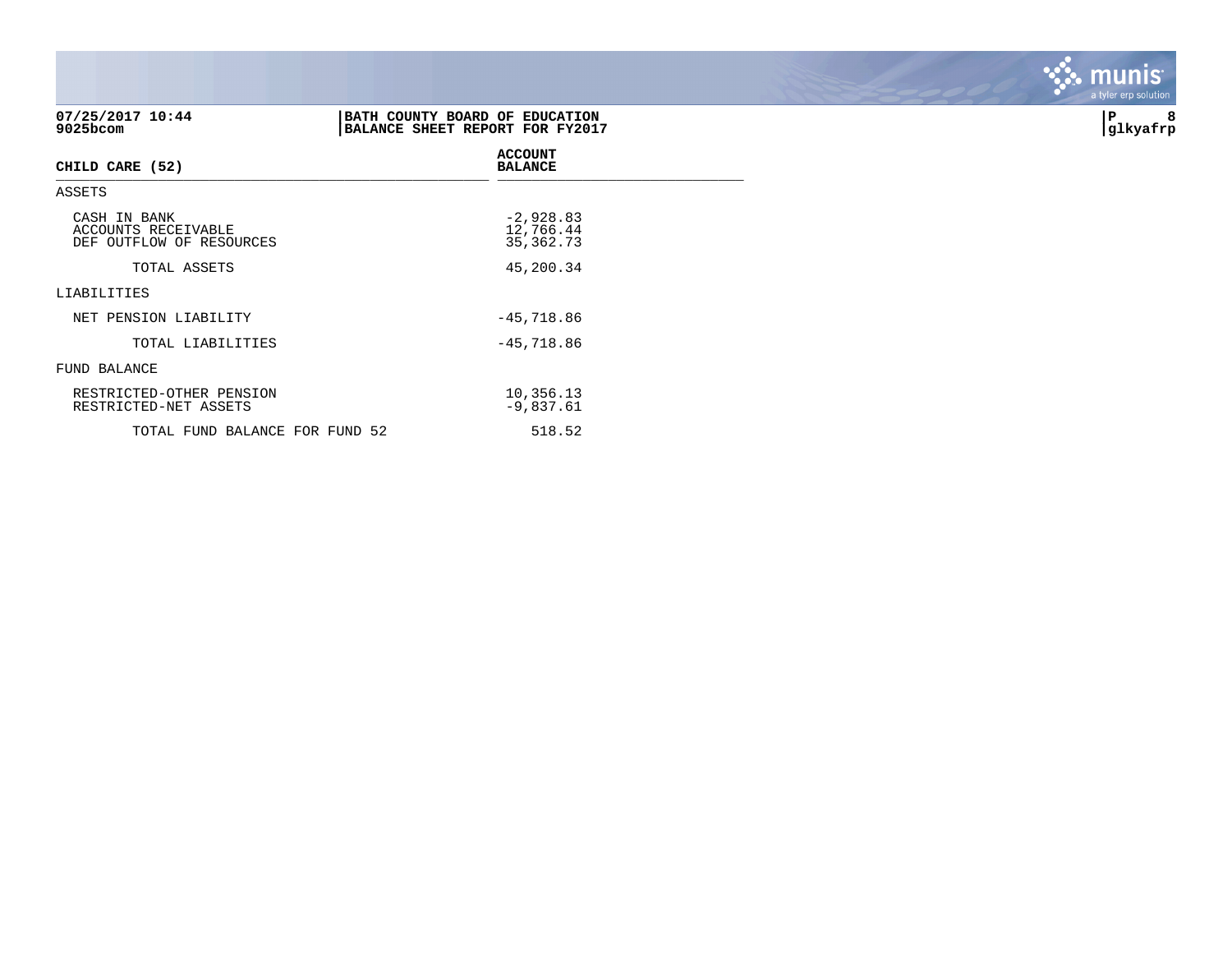|                                |                                                                   | a tyler erp solution |
|--------------------------------|-------------------------------------------------------------------|----------------------|
| 07/25/2017 10:44<br>9025bcom   | BATH COUNTY BOARD OF EDUCATION<br>BALANCE SHEET REPORT FOR FY2017 | P<br>9<br> glkyafrp  |
| PRESCHOOL (53)                 | <b>ACCOUNT</b><br><b>BALANCE</b>                                  |                      |
| ASSETS                         |                                                                   |                      |
| CASH IN BANK                   | 13,086.29                                                         |                      |
| TOTAL ASSETS                   | 13,086.29                                                         |                      |
| FUND BALANCE                   |                                                                   |                      |
| RESTRICTED-NET ASSETS          | $-13,086.29$                                                      |                      |
| TOTAL FUND BALANCE FOR FUND 53 | $-13,086.29$                                                      |                      |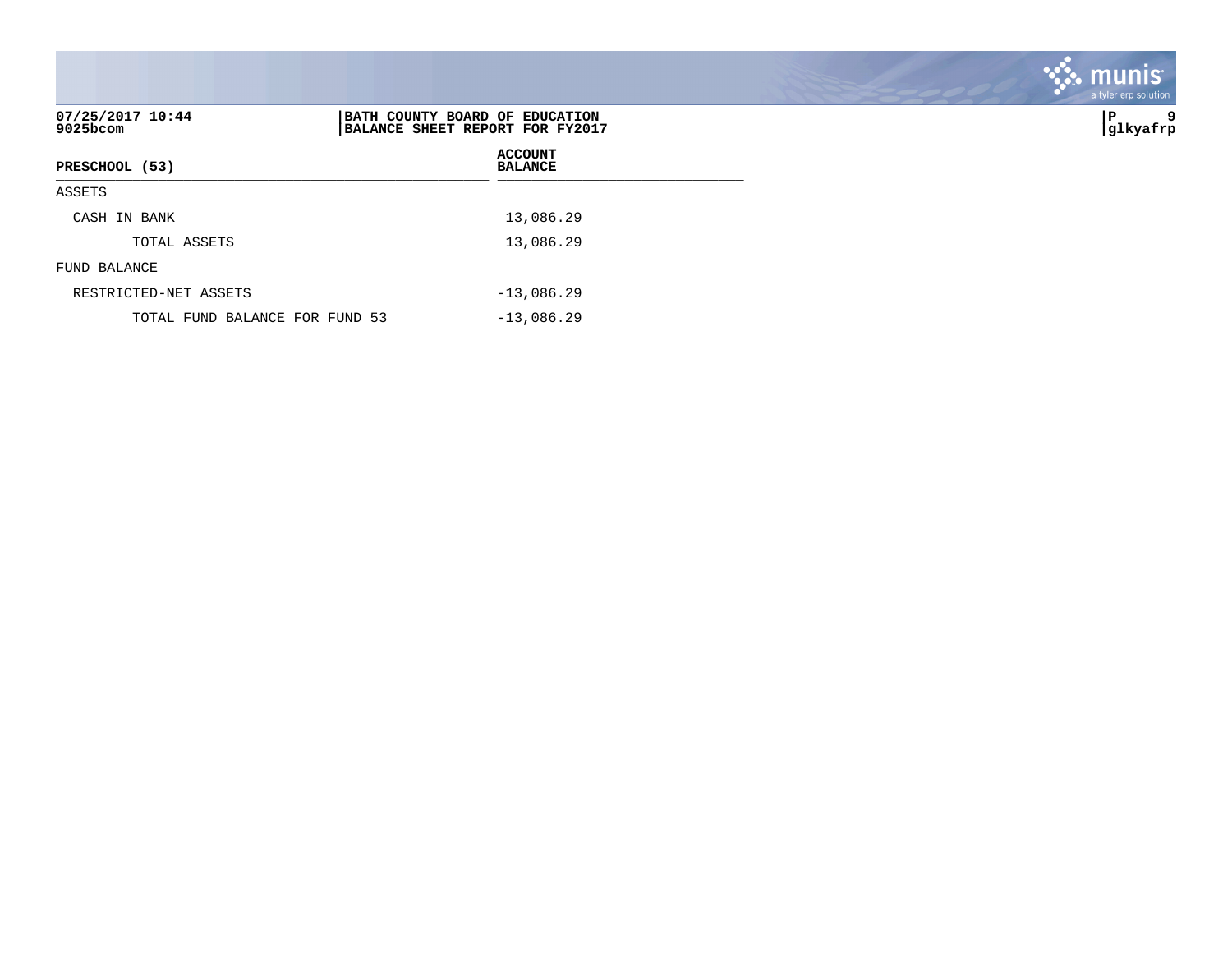| 07/25/2017 10:44<br>$9025$ bcom  | BATH COUNTY BOARD OF EDUCATION<br>BALANCE SHEET REPORT FOR FY2017 | 10<br> P<br> glkyafrp |
|----------------------------------|-------------------------------------------------------------------|-----------------------|
| TRUST/AGENCY FUNDS (7000)        | <b>ACCOUNT</b><br><b>BALANCE</b>                                  |                       |
| ASSETS                           |                                                                   |                       |
| CASH IN BANK                     | 23,126.47                                                         |                       |
| TOTAL ASSETS                     | 23, 126.47                                                        |                       |
| FUND BALANCE                     |                                                                   |                       |
| RESTRICTED FUND BALANCE          | $-23, 126.47$                                                     |                       |
| TOTAL FUND BALANCE FOR FUND 7000 | $-23, 126.47$                                                     |                       |

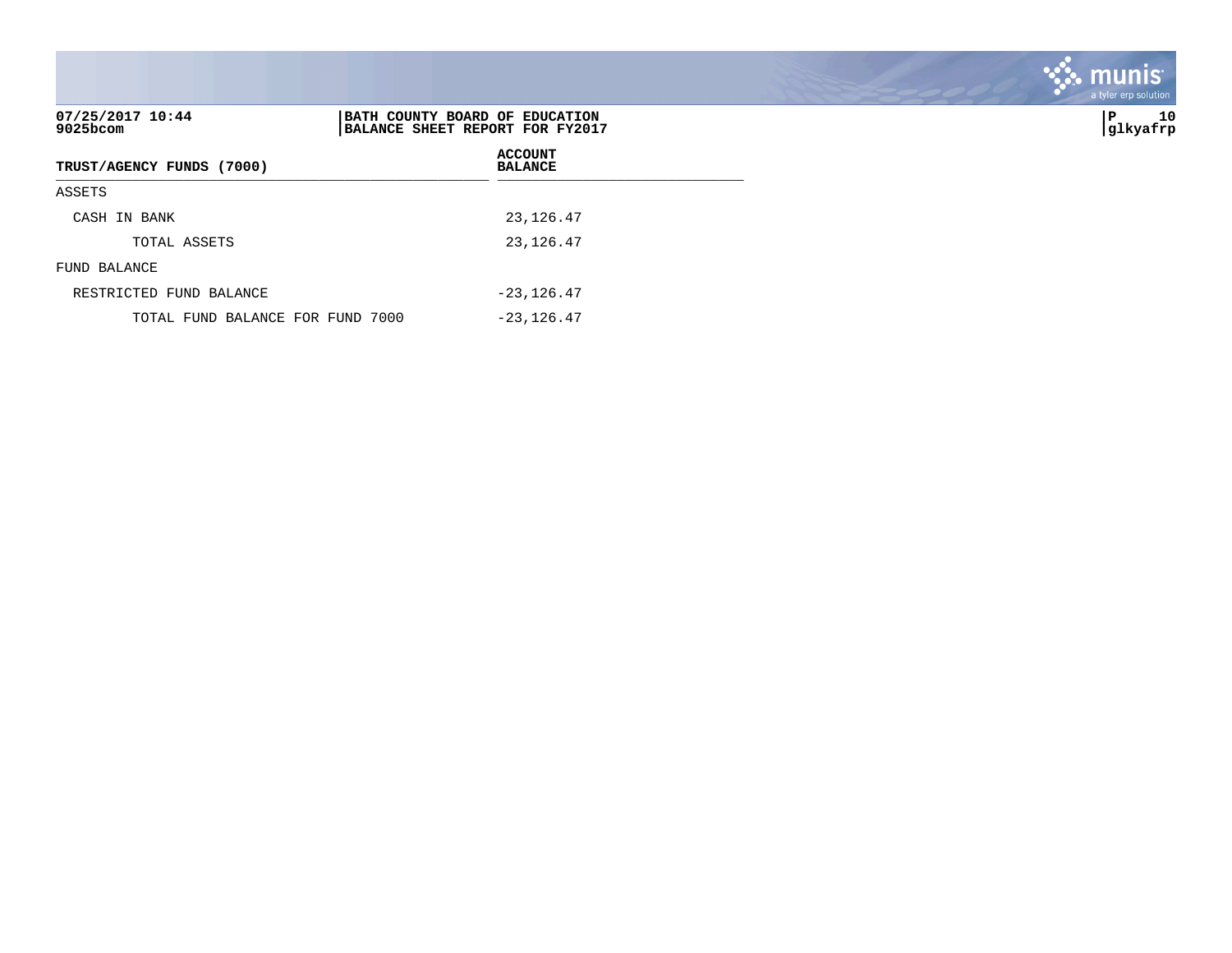| 07/25/2017 10:44               | BATH COUNTY BOARD OF EDUCATION   | 11       |
|--------------------------------|----------------------------------|----------|
| $9025$ bcom                    | BALANCE SHEET REPORT FOR FY2017  | glkyafrp |
| <b>GOVERNMENTAL ASSETS (8)</b> | <b>ACCOUNT</b><br><b>BALANCE</b> |          |

## **GOVERNMENTAL ASSETS (8) BALANCE** \_\_\_\_\_\_\_\_\_\_\_\_\_\_\_\_\_\_\_\_\_\_\_\_\_\_\_\_\_\_\_\_\_\_\_\_\_\_\_\_\_\_\_\_\_\_\_\_\_\_\_ \_\_\_\_\_\_\_\_\_\_\_\_\_\_\_\_\_\_\_\_\_\_\_\_\_\_\_\_\_

## ASSETS

| LAND<br>LAND IMPROVEMENTS<br>ACCUM DEPR LAND IMPROVEMENTS<br>BUILDINGS & BLDING IMPROVEMENT<br>ACCUM DEPR BLDG IMPROVMENTS<br>TECHNOLOGY EOUIPMENT<br>ACCUM DEPR TECHNOLOGY EOUIP<br>VEHICLES<br>ACCUM DEPR VEHICLES<br>GENERAL EOUIPMENT<br>ACCUM DEPR GENERAL EOUIP | 518,316.60<br>1,066,760.77<br>$-921.195.86$<br>39,092,760.70<br>$-10, 156, 556.90$<br>2,069,298.33<br>$-1,702,335.36$<br>3,362,029.00<br>$-2,378,214.15$<br>857,366.54<br>$-691, 275.52$ |
|-----------------------------------------------------------------------------------------------------------------------------------------------------------------------------------------------------------------------------------------------------------------------|------------------------------------------------------------------------------------------------------------------------------------------------------------------------------------------|
| CONSTRUCTION IN PROGRESS                                                                                                                                                                                                                                              | $-5, 190, 437.12$                                                                                                                                                                        |
| TOTAL ASSETS                                                                                                                                                                                                                                                          | 25,926,517.03                                                                                                                                                                            |
| FUND BALANCE                                                                                                                                                                                                                                                          |                                                                                                                                                                                          |
| INVESTMENTS GOVERNMENTAL ASSET                                                                                                                                                                                                                                        | $-25,926,517.03$                                                                                                                                                                         |
| TOTAL FUND BALANCE FOR FUND 8                                                                                                                                                                                                                                         | $-25,926,517.03$                                                                                                                                                                         |

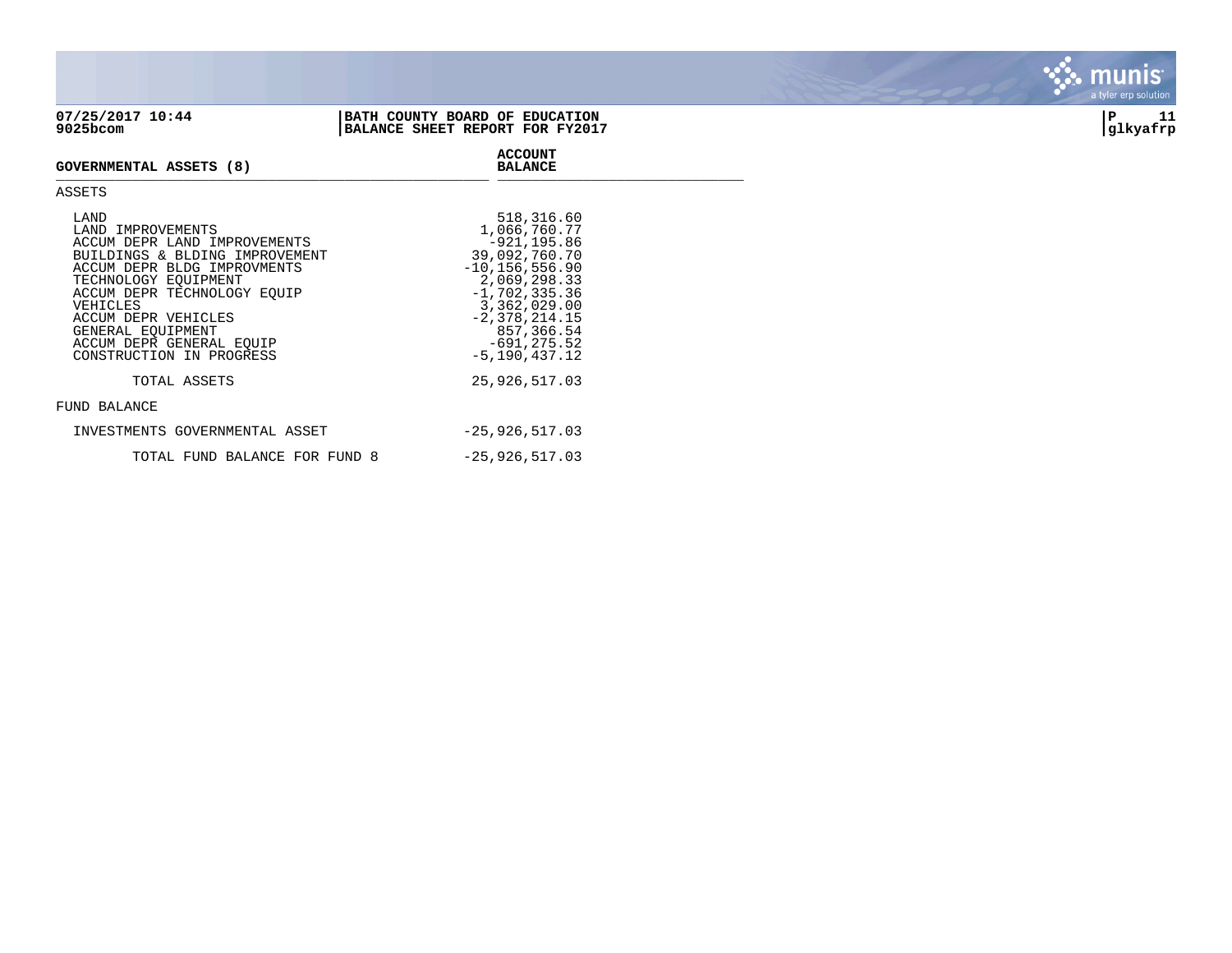| 9025bcom                                                                                                                                                                                                 | BALANCE SHEET REPORT FOR FY2017                                                                                    | glkyafrp |
|----------------------------------------------------------------------------------------------------------------------------------------------------------------------------------------------------------|--------------------------------------------------------------------------------------------------------------------|----------|
| FOOD SERVICE ASSETS (81)                                                                                                                                                                                 | <b>ACCOUNT</b><br><b>BALANCE</b>                                                                                   |          |
| ASSETS                                                                                                                                                                                                   |                                                                                                                    |          |
| BUILDINGS & BLDING IMPROVEMENT<br>ACCUM DEPR BLDG IMPROVMENTS<br>TECHNOLOGY EQUIPMENT<br>ACCUM DEPR TECHNOLOGY EOUIP<br>VEHICLES<br>ACCUM DEPR VEHICLES<br>GENERAL EQUIPMENT<br>ACCUM DEPR GENERAL EOUIP | 308,000.00<br>$-55, 953.33$<br>16,529.40<br>$-11,681.64$<br>19,995.00<br>$-999.75$<br>559,428.89<br>$-423, 263.81$ |          |
| TOTAL ASSETS                                                                                                                                                                                             | 412,054.76                                                                                                         |          |

## FUND BALANCE

| INVESTMENT BUSINESS ASSETS     | -412,054.76 |
|--------------------------------|-------------|
| TOTAL FUND BALANCE FOR FUND 81 | -412,054.76 |



## **07/25/2017 10:44 |BATH COUNTY BOARD OF EDUCATION |P 12**

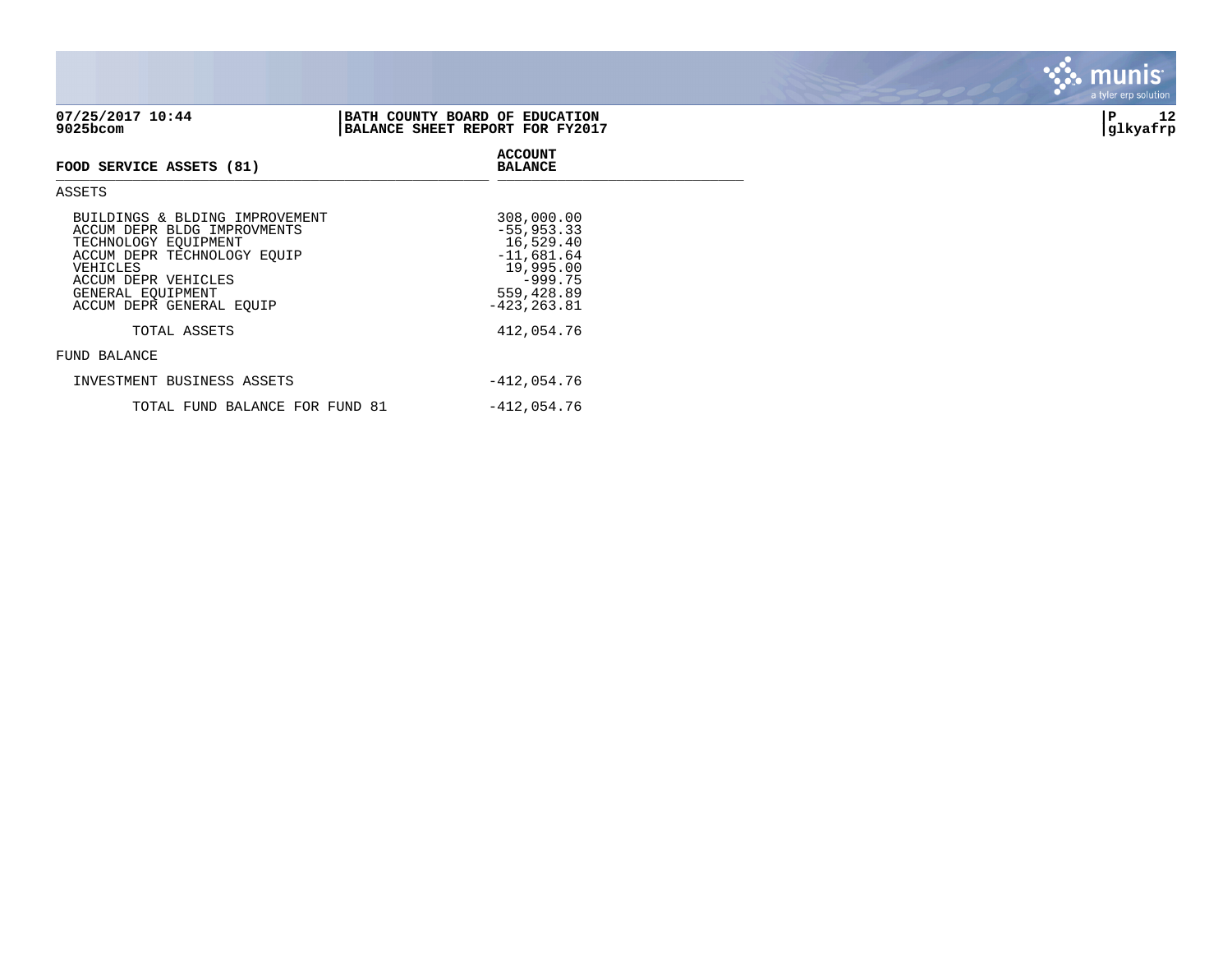|                                                     |                                                                   | <b>munis</b><br>a tyler erp solution |
|-----------------------------------------------------|-------------------------------------------------------------------|--------------------------------------|
| 07/25/2017 10:44<br>9025bcom                        | BATH COUNTY BOARD OF EDUCATION<br>BALANCE SHEET REPORT FOR FY2017 | 13<br>∣P<br> glkyafrp                |
| ADULT EDUCATION ASSETS (84)                         | <b>ACCOUNT</b><br><b>BALANCE</b>                                  |                                      |
| ASSETS                                              |                                                                   |                                      |
| TECHNOLOGY EQUIPMENT<br>ACCUM DEPR TECHNOLOGY EQUIP | 11,535.00<br>$-11,535.00$                                         |                                      |
| TOTAL ASSETS                                        | .00                                                               |                                      |